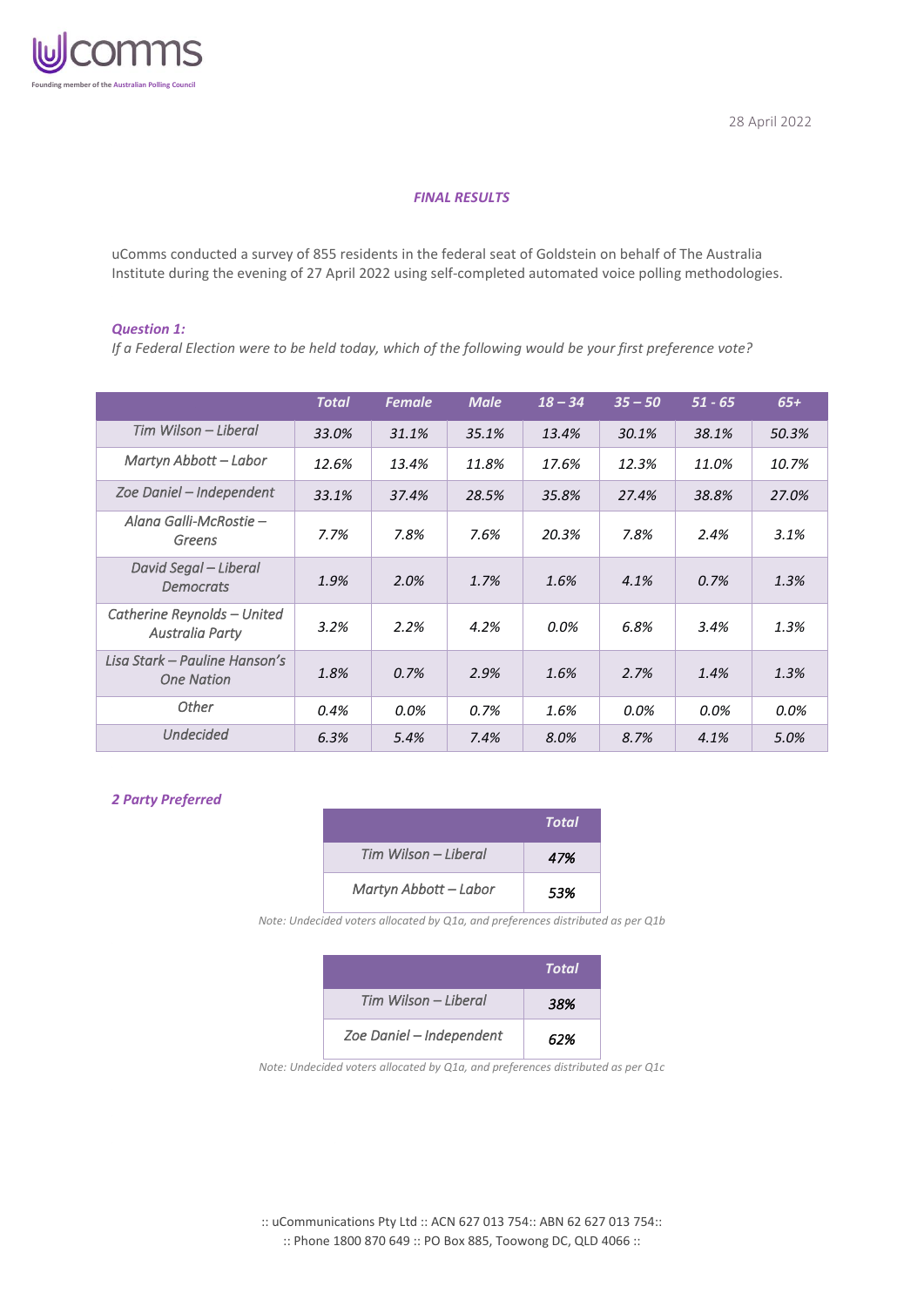

#### *Question 1a:*

*Being undecided to which of the following do you have even a slight leaning?*

|                                                    | Total |
|----------------------------------------------------|-------|
| Tim Wilson – Liberal                               | 24.4% |
| Martyn Abbott – Labor                              | 26.8% |
| Zoe Daniel – Independent                           | 19.5% |
| Alana Galli-McRostie –<br>Greens                   | 12.2% |
| David Segal – Liberal<br><b>Democrats</b>          | 0.0%  |
| Catherine Reynolds – United<br>Australia Party     | 0.0%  |
| Lisa Stark – Pauline Hanson's<br><b>One Nation</b> | 0.0%  |
| Other                                              | 17.1% |

*Note: Only respondents who answered "Undecided" in Question 1 were asked Question 1a*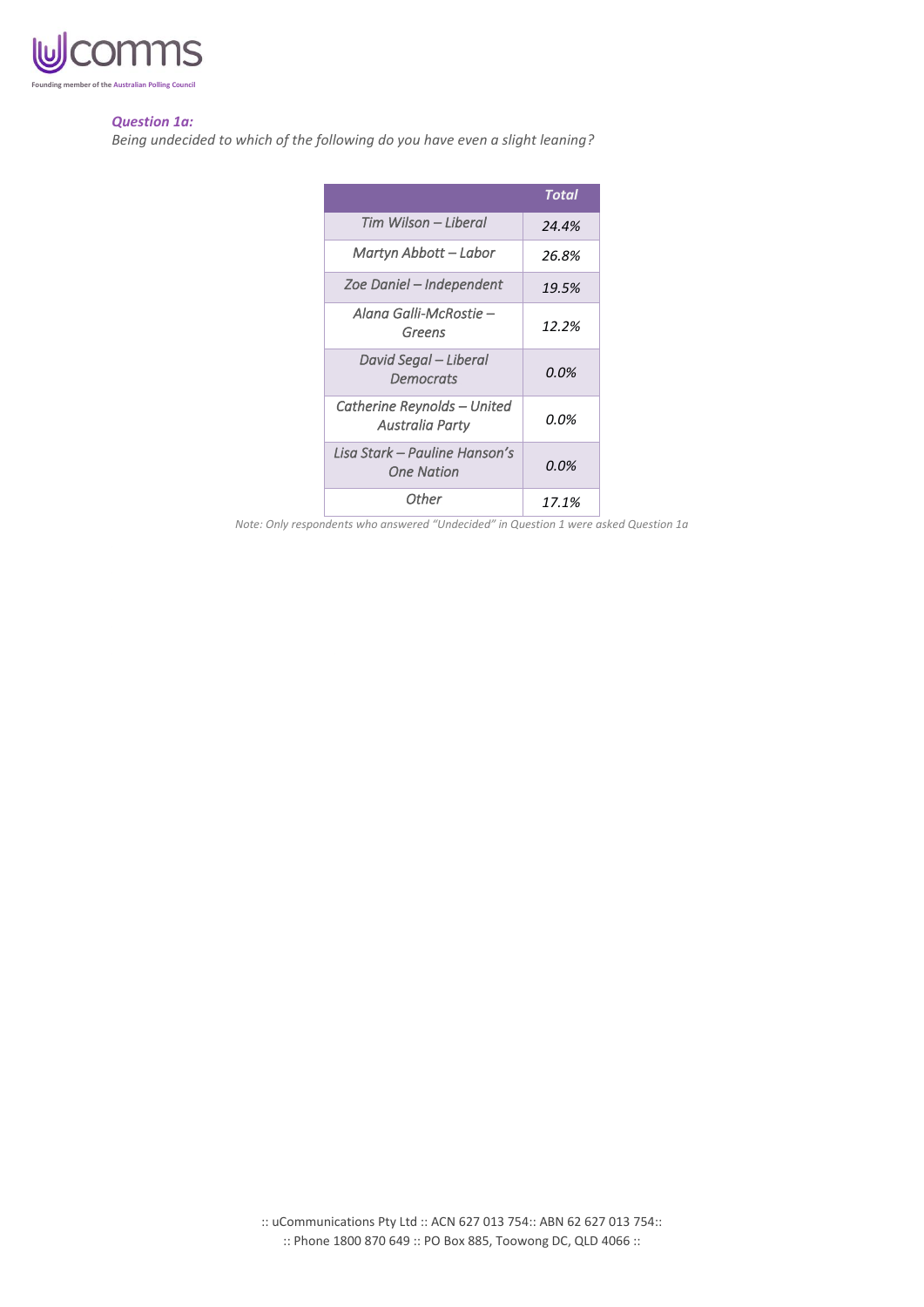

### *Question 1b:*

*Which of the following two parties would you preference higher?*

|                       | Total |
|-----------------------|-------|
| Tim Wilson - Liberal  | 22.6% |
| Martyn Abbott – Labor | 77.4% |

*Note: Only respondents who didn't answer 'Tim Wilson – Liberal' or 'Martyn Abbott – Labor' In Question 1 and 1a were included in Question 1b*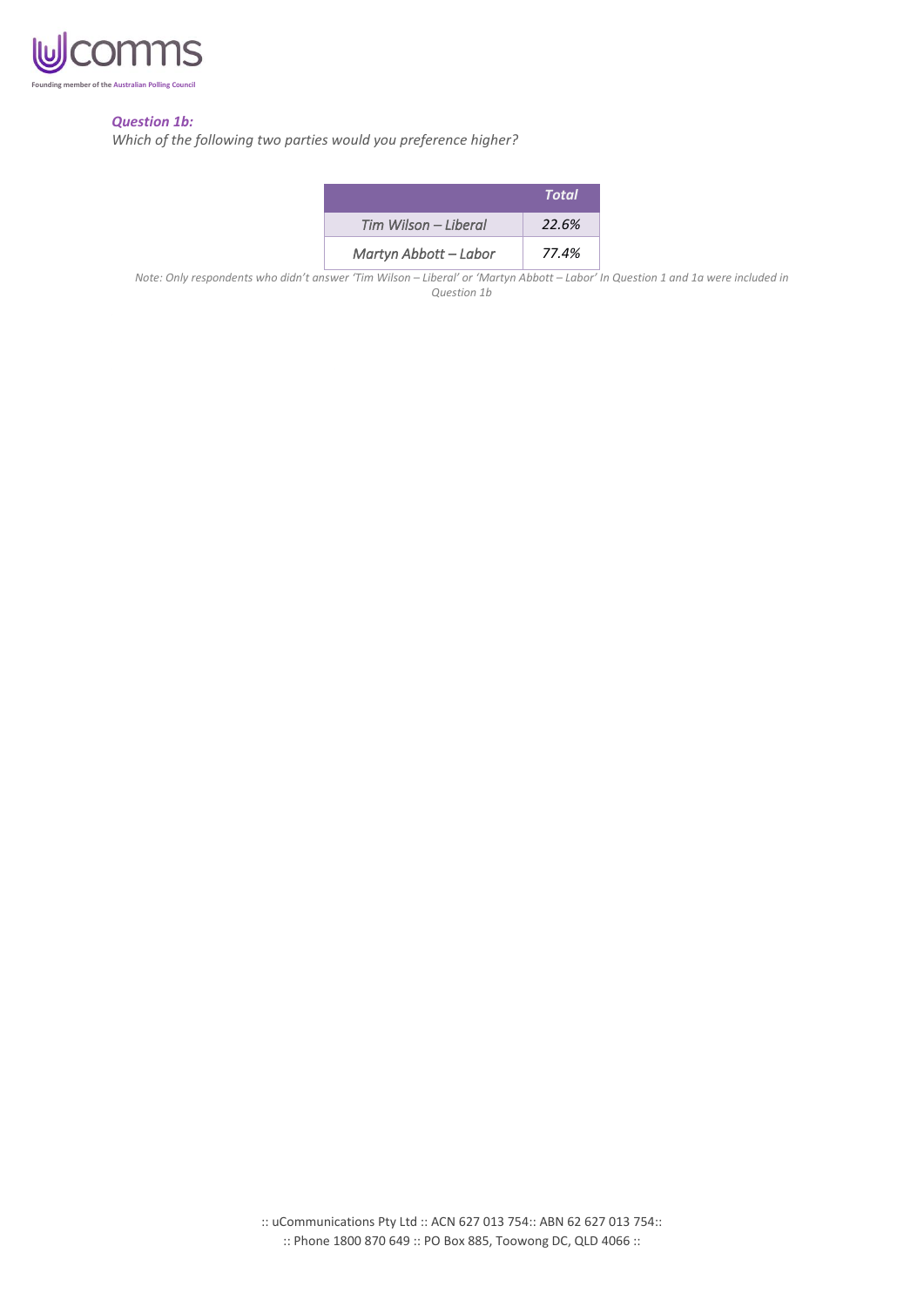

## *Question 1c:*

*Which of the following two parties would you preference higher?*

|                          | Total |
|--------------------------|-------|
| Tim Wilson - Liberal     | 5.8%  |
| Zoe Daniel - Independent | 94.2% |

Note: Only respondents who didn't answer "Tim Wilson - Liberal" or "Zoe Daniel - Independent" In Question 1, 1a and 1b were included in *Question 1c*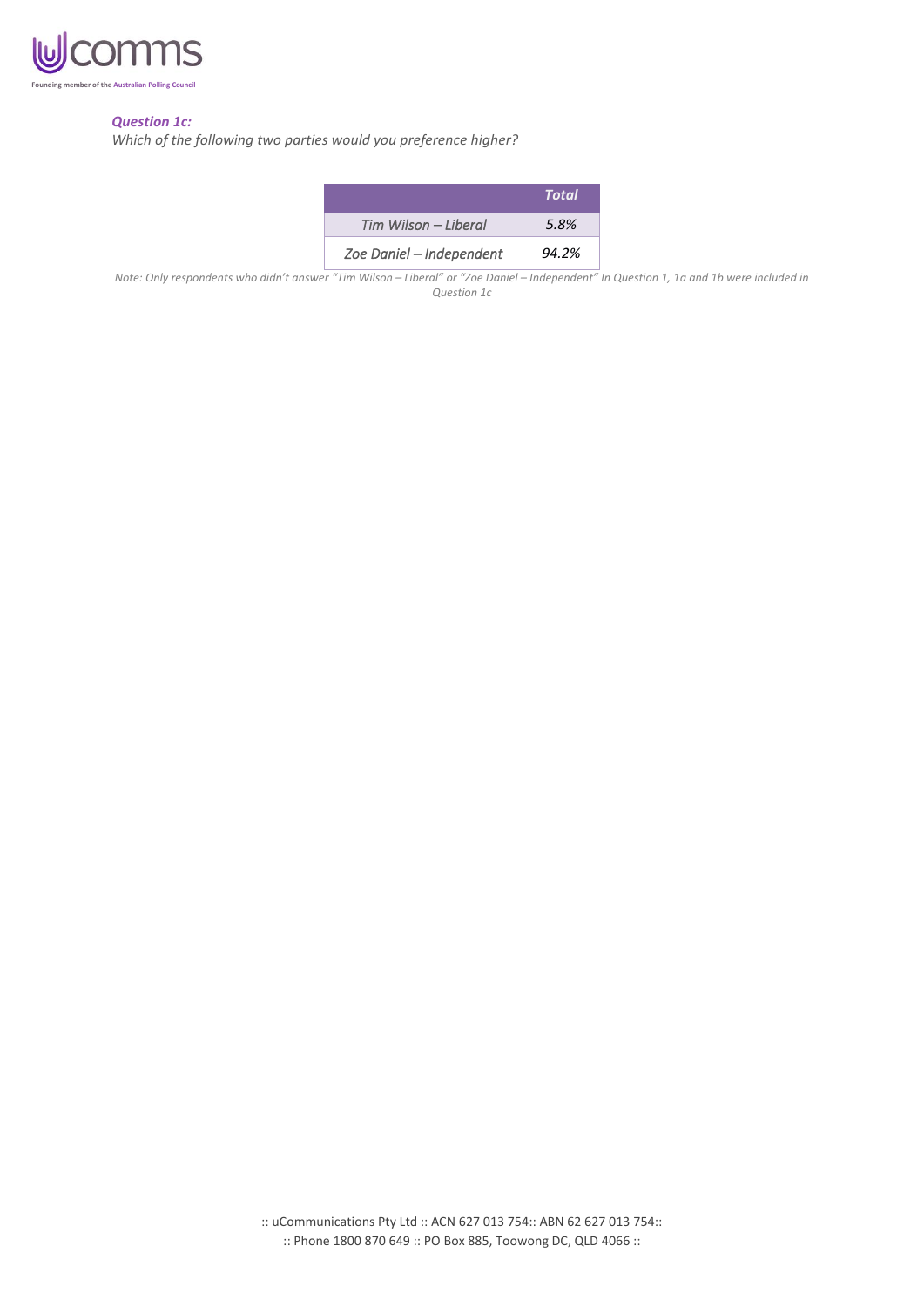

#### *Question 2:*

*A 'hung parliament' describes a situation where no party has enough seats to form a majority and a power sharing arrangement must be entered into, usually with independent MPs, to form government.*

*Thinking of the upcoming federal election, if an independent MP is elected to represent your electorate and there is a hung parliament, what should that MP do?*

|                                                                                                                          | <b>Total</b> | <b>Female</b> | <b>Male</b> | $18 - 34$ | $35 - 50$ | $51 - 65$ | $65+$ |
|--------------------------------------------------------------------------------------------------------------------------|--------------|---------------|-------------|-----------|-----------|-----------|-------|
| Support the Liberal /<br><b>National Coalition to form</b><br>government with Scott<br><b>Morrison as Prime Minister</b> | 38.9%        | 33.9%         | 44.6%       | 16.1%     | 41.7%     | 42.3%     | 56.4% |
| <b>Support the Labor Party to</b><br>form government with<br><b>Anthony Albanese as Prime</b><br><b>Minister</b>         | 37.1%        | 39.5%         | 34.4%       | 60.3%     | 29.2%     | 33.7%     | 26.8% |
| <b>Support whichever party</b><br>the MP believes proposes<br>the best policies for the<br>electorate                    | 11.5%        | 13.9%         | 8.9%        | 14.4%     | 9.4%      | 11.8%     | 10.7% |
| <b>Support whichever party</b><br>the MP believes proposes<br>the best policies for the<br>nation                        | 9.8%         | 10.4%         | 9.1%        | 7.5%      | 15.1%     | 10.0%     | 4.7%  |
| <b>Unsure/Don't know</b>                                                                                                 | 2.6%         | 2.4%          | 3.0%        | 1.7%      | 4.7%      | 2.2%      | 1.3%  |

|                                                                                                                                    | <b>Total</b> | LIB   | LAB   | <b>ZD</b> | <b>GRE</b> | LD    | <b>UAP</b> | <b>ONE</b> | <b>OTH</b> | <b>UND</b> |
|------------------------------------------------------------------------------------------------------------------------------------|--------------|-------|-------|-----------|------------|-------|------------|------------|------------|------------|
| Support the Liberal /<br><b>National Coalition to</b><br>form government with<br><b>Scott Morrison as</b><br><b>Prime Minister</b> | 38.9%        | 90.6% | 4.8%  | 5.6%      | 3.1%       | 57.1% | 46.2%      | 58.3%      | 0.0%       | 31.3%      |
| <b>Support the Labor</b><br>Party to form<br>government with<br><b>Anthony Albanese as</b><br><b>Prime Minister</b>                | 37.1%        | 1.8%  | 90.4% | 51.9%     | 62.5%      | 21.4% | 0.0%       | 0.0%       | 0.0%       | 46.9%      |
| <b>Support whichever</b><br>party the MP believes<br>proposes the best<br>policies for the<br>electorate                           | 11.5%        | 4.3%  | 1.0%  | 22.8%     | 17.2%      | 7.1%  | 11.5%      | 8.3%       | 0.0%       | 3.1%       |
| <b>Support whichever</b><br>party the MP believes<br>proposes the best<br>policies for the nation                                  | 9.8%         | 2.5%  | 1.0%  | 18.3%     | 15.6%      | 14.3% | 26.9%      | 8.3%       | $0.0\%$    | 6.3%       |
| <b>Unsure/Don't know</b>                                                                                                           | 2.6%         | 0.7%  | 2.9%  | 1.5%      | 1.6%       | 0.0%  | 15.4%      | 25.0%      | 0.0%       | 12.5%      |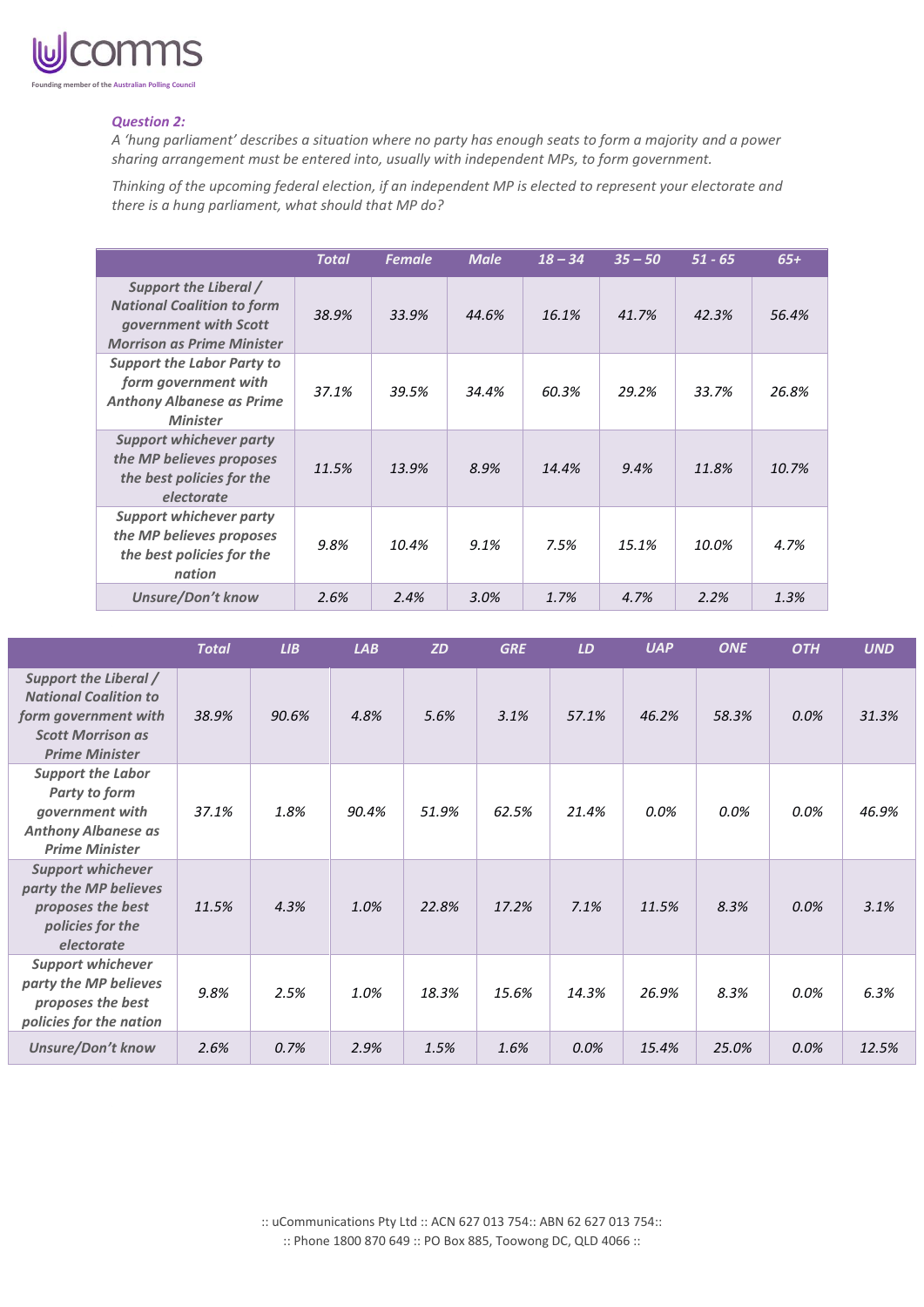

### *Question 3:*

*In the event of a hung parliament in which neither the Coalition or Labor have a majority, would you support or oppose an independent MP in your electorate backing Scott Morrison and the Liberal / National Coalition into minority government?*

|                          | <b>Total</b> | <b>Female</b> | <b>Male</b> | $18 - 34$ | $35 - 50$ | $51 - 65$ | $65+$ |
|--------------------------|--------------|---------------|-------------|-----------|-----------|-----------|-------|
| <b>Strongly support</b>  | 31.2%        | 27.4%         | 35.5%       | 11.8%     | 34.2%     | 34.1%     | 43.6% |
| <b>Support</b>           | 10.8%        | 9.7%          | 12.0%       | 1.8%      | 17.4%     | 10.7%     | 12.8% |
| <b>Oppose</b>            | 14.4%        | 15.5%         | 13.1%       | 11.8%     | 14.2%     | 16.7%     | 12.8% |
| <b>Strongly oppose</b>   | 35.2%        | 35.4%         | 35.0%       | 62.7%     | 26.8%     | 30.7%     | 23.5% |
| <b>Unsure/Don't know</b> | 8.5%         | 12.1%         | 4.4%        | 11.8%     | 7.4%      | 7.8%      | 7.4%  |

|                         | <b>Total</b> | LIB   | LAB   | <b>ZD</b> | <b>GRE</b> | LD    | <b>UAP</b> | <b>ONE</b> | <b>OTH</b> | <b>UND</b> |
|-------------------------|--------------|-------|-------|-----------|------------|-------|------------|------------|------------|------------|
| <b>Strongly support</b> | 31.2%        | 71.1% | 4.8%  | 6.1%      | 3.1%       | 50.0% | 48.0%      | 50.0%      | 0.0%       | 10.0%      |
| <b>Support</b>          | 10.8%        | 18.5% | 4.8%  | 5.3%      | 1.5%       | 28.6% | 16.0%      | 16.7%      | $0.0\%$    | 16.7%      |
| <b>Oppose</b>           | 14.4%        | 2.2%  | 22.1% | 22.1%     | 18.5%      | 0.0%  | 16.0%      | 8.3%       | 0.0%       | 26.7%      |
| <b>Strongly oppose</b>  | 35.2%        | 4.8%  | 61.5% | 53.8%     | 60.0%      | 21.4% | 20.0%      | 0.0%       | $0.0\%$    | 33.3%      |
| Unsure/Don't know       | 8.5%         | 3.3%  | 6.7%  | 12.6%     | 16.9%      | 0.0%  | 0.0%       | 25.0%      | 0.0%       | 13.3%      |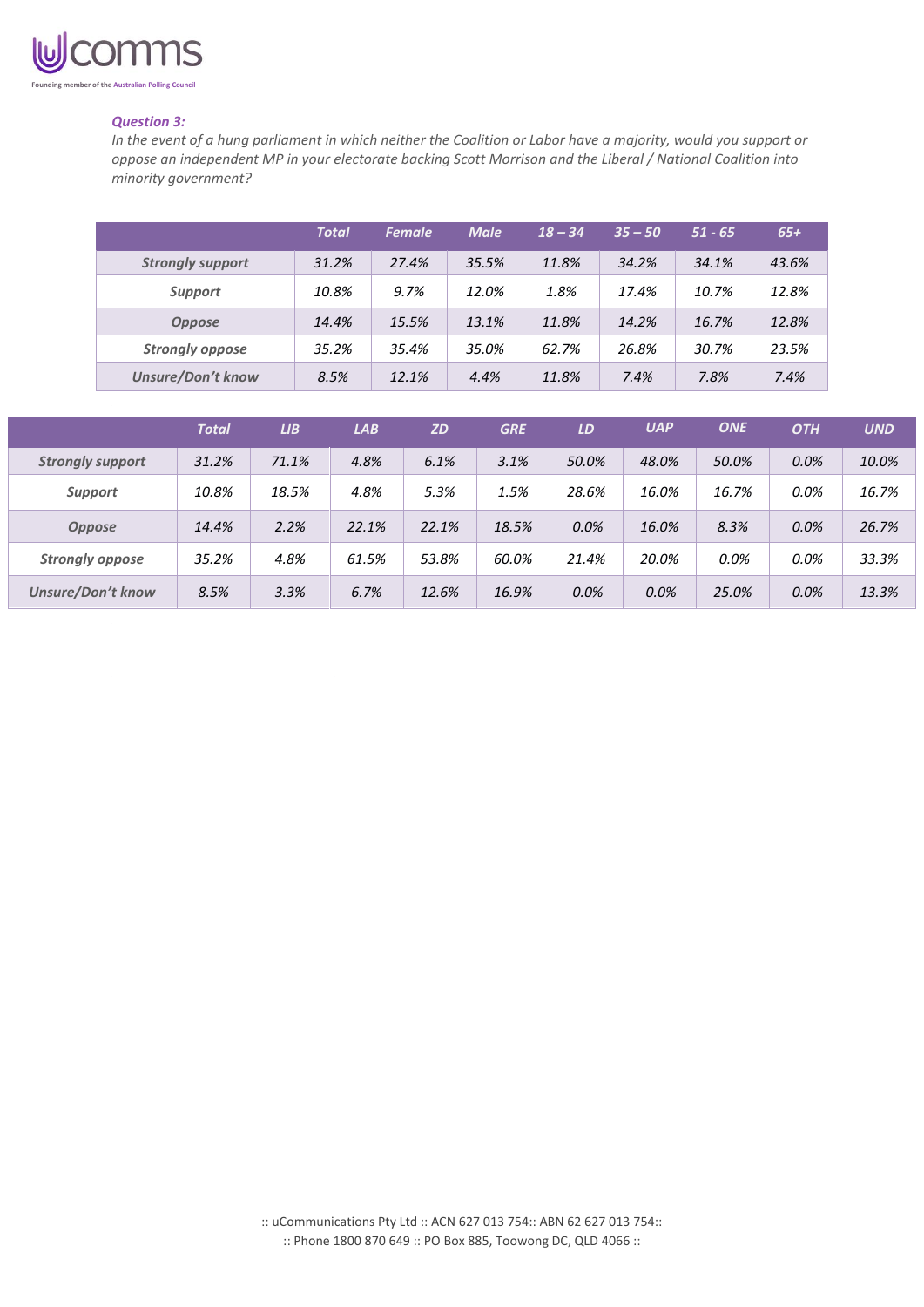

### *Question 4:*

*In the event of a hung parliament in which neither the Coalition or Labor have a majority, would you support or oppose an independent MP in your electorate backing Anthony Albanese and the Labor Party into minority government?*

|                          | <b>Total</b> | <b>Female</b> | <b>Male</b> | $18 - 34$ | $35 - 50$ | $51 - 65$ | $65+$ |
|--------------------------|--------------|---------------|-------------|-----------|-----------|-----------|-------|
| <b>Strongly support</b>  | 33.0%        | 37.6%         | 27.7%       | 45.8%     | 27.3%     | 30.7%     | 30.2% |
| <b>Support</b>           | 16.5%        | 13.7%         | 19.8%       | 20.5%     | 14.4%     | 18.6%     | 10.7% |
| <b>Oppose</b>            | 16.0%        | 15.4%         | 16.7%       | 7.8%      | 16.6%     | 14.8%     | 26.8% |
| <b>Strongly oppose</b>   | 27.0%        | 22.7%         | 31.9%       | 15.7%     | 33.2%     | 30.7%     | 25.5% |
| <b>Unsure/Don't know</b> | 7.6%         | 10.7%         | 4.0%        | 10.2%     | 8.6%      | 5.3%      | 6.7%  |

|                          | <b>Total</b> | LIB   | LAB   | <b>ZD</b> | <b>GRE</b> | LD    | <b>UAP</b> | <b>ONE</b> | <b>UND</b> |
|--------------------------|--------------|-------|-------|-----------|------------|-------|------------|------------|------------|
| <b>Strongly support</b>  | 33.0%        | 5.6%  | 83.5% | 41.2%     | 60.9%      | 0.0%  | 8.3%       | 27.3%      | 25.0%      |
| <b>Support</b>           | 16.5%        | 1.9%  | 6.2%  | 36.9%     | 15.6%      | 21.4% | 0.0%       | 0.0%       | 17.9%      |
| <b>Oppose</b>            | 16.0%        | 30.0% | 3.1%  | 6.5%      | 6.3%       | 14.3% | 25.0%      | 0.0%       | 39.3%      |
| <b>Strongly oppose</b>   | 27.0%        | 58.8% | 5.2%  | 4.2%      | $0.0\%$    | 64.3% | 66.7%      | 45.5%      | 10.7%      |
| <b>Unsure/Don't know</b> | 7.6%         | 3.7%  | 2.1%  | 11.2%     | 17.2%      | 0.0%  | 0.0%       | 27.3%      | 7.1%       |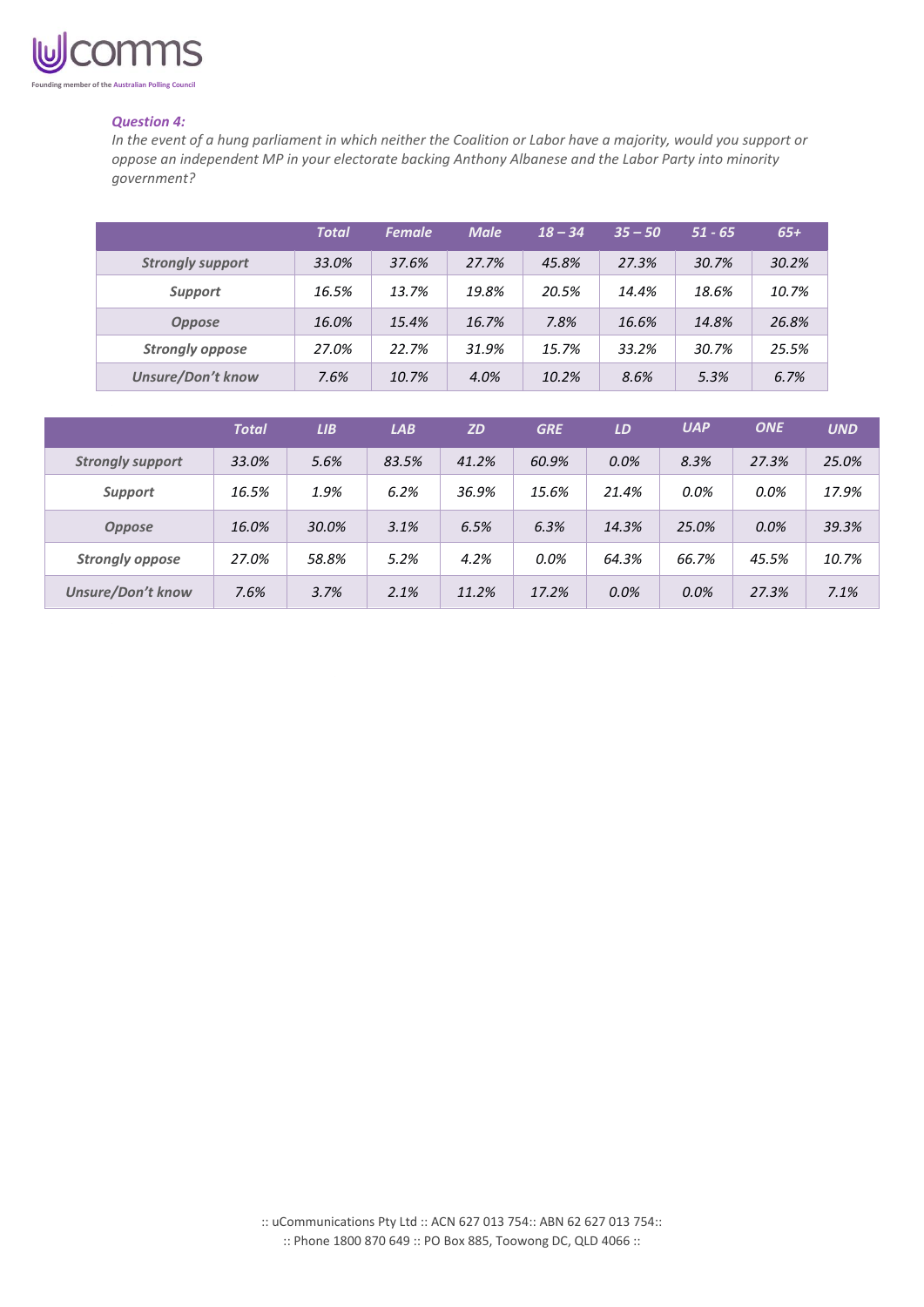

# *Question 5:*

*Who is your preferred leader of the Liberal Party?*

|                          | Total | <b>Female</b> | <b>Male</b> | $18 - 34$ | $35 - 50$ | $51 - 65$ | $65+$ |
|--------------------------|-------|---------------|-------------|-----------|-----------|-----------|-------|
| <b>Scott Morrison</b>    | 24.6% | 23.0%         | 26.5%       | 9.6%      | 21.7%     | 25.8%     | 43.2% |
| <b>Josh Frydenberg</b>   | 21.5% | 21.6%         | 21.4%       | 16.3%     | 23.9%     | 24.2%     | 19.6% |
| <b>Peter Dutton</b>      | 5.2%  | 4.4%          | 6.2%        | 4.2%      | 8.2%      | 4.5%      | 2.7%  |
| Someone else             | 36.4% | 38.0%         | 34.6%       | 55.4%     | 35.3%     | 32.6%     | 24.3% |
| <b>Unsure/Don't know</b> | 12.2% | 13.0%         | 11.3%       | 14.5%     | 10.9%     | 12.9%     | 10.1% |

|                          | <b>Total</b> | LIB   | LAB   | <b>ZD</b> | <b>GRE</b> | LD    | <b>UAP</b> | <b>ONE</b> | <b>UND</b> |
|--------------------------|--------------|-------|-------|-----------|------------|-------|------------|------------|------------|
| <b>Scott Morrison</b>    | 24.6%        | 59.4% | 7.3%  | 2.3%      | 6.3%       | 13.3% | 17.4%      | 18.2%      | 14.3%      |
| Josh Frydenberg          | 21.5%        | 27.1% | 11.5% | 21.7%     | 6.3%       | 33.3% | 43.5%      | 18.2%      | 17.9%      |
| <b>Peter Dutton</b>      | 5.2%         | 4.9%  | 7.3%  | 1.9%      | 0.0%       | 20.0% | 30.4%      | 27.3%      | 3.6%       |
| Someone else             | 36.4%        | 3.8%  | 54.2% | 59.3%     | 65.6%      | 33.3% | 8.7%       | 18.2%      | 42.9%      |
| <b>Unsure/Don't know</b> | 12.2%        | 4.9%  | 19.8% | 14.7%     | 21.9%      | 0.0%  | 0.0%       | 18.2%      | 21.4%      |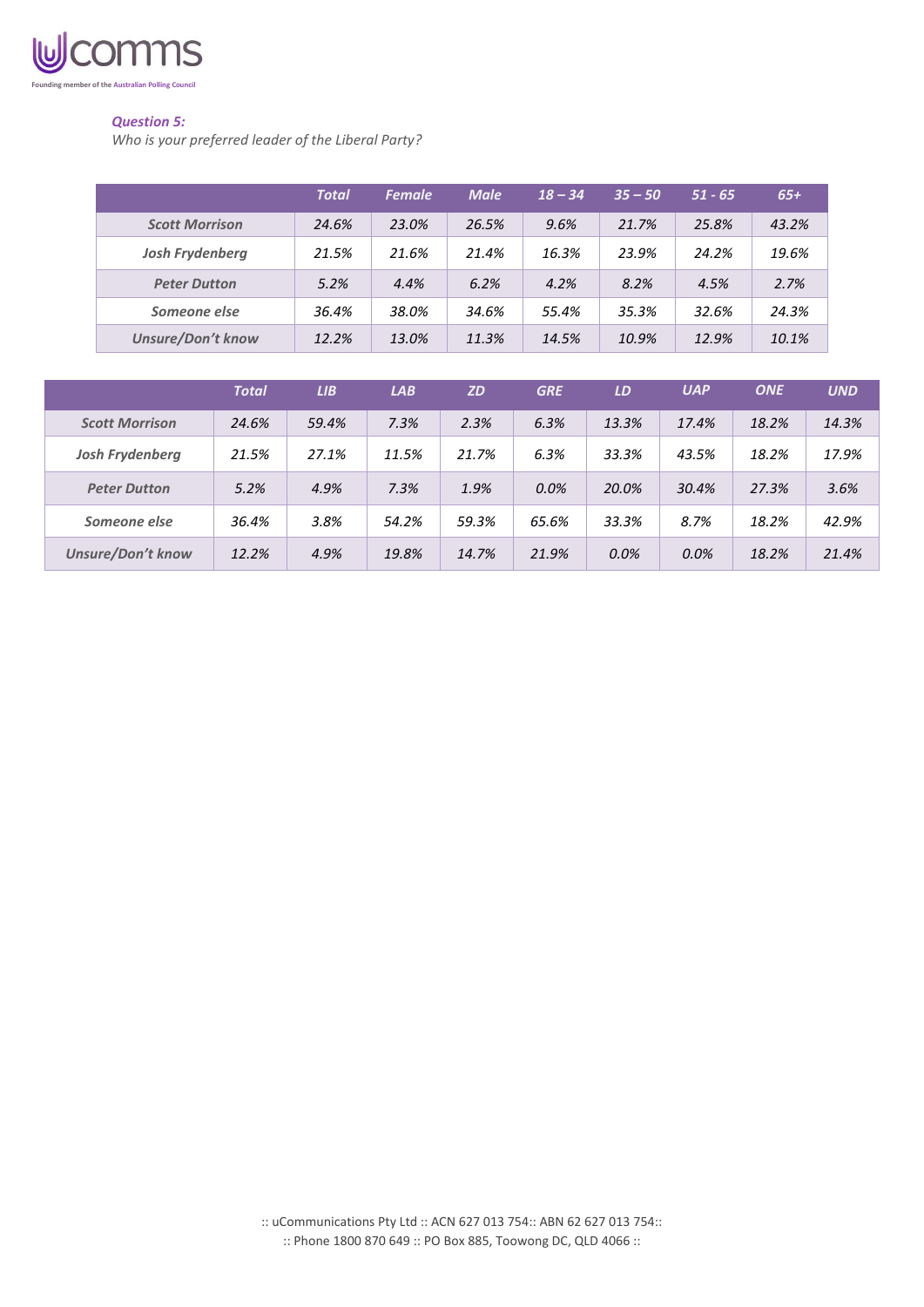

### *Question 6:*

*If Josh Frydenberg were the leader of the Liberal Party, instead of Scott Morrison, would that make you more or less likely to welcome a Liberal minority government?*

|                             | Total | <b>Female</b> | <b>Male</b> | $18 - 34$ | $35 - 50$ | $51 - 65$ | $65+$ |
|-----------------------------|-------|---------------|-------------|-----------|-----------|-----------|-------|
| <b>Much more likely</b>     | 23.7% | 21.7%         | 26.1%       | 15.7%     | 23.7%     | 23.8%     | 32.0% |
| Somewhat more likely        | 30.7% | 32.5%         | 28.6%       | 25.9%     | 32.3%     | 33.5%     | 29.3% |
| <b>Somewhat less likely</b> | 9.2%  | 7.6%          | 11.0%       | 12.7%     | 7.5%      | 8.8%      | 8.8%  |
| <b>Much less likely</b>     | 10.5% | 11.6%         | 9.3%        | 10.8%     | 10.2%     | 9.6%      | 12.2% |
| <b>Unsure/Don't know</b>    | 25.8% | 26.6%         | 24.9%       | 34.9%     | 26.3%     | 24.2%     | 17.7% |

|                             | <b>Total</b> | LIB   | LAB   | <b>ZD</b> | <b>GRE</b> | LD    | <b>UAP</b> | <b>ONE</b> | <b>UND</b> |
|-----------------------------|--------------|-------|-------|-----------|------------|-------|------------|------------|------------|
| <b>Much more likely</b>     | 23.7%        | 34.7% | 15.1% | 17.0%     | 11.1%      | 50.0% | 17.4%      | 58.3%      | 18.5%      |
| Somewhat more likely        | 30.7%        | 33.6% | 21.5% | 35.1%     | 22.2%      | 7.1%  | 43.5%      | $0.0\%$    | 25.9%      |
| <b>Somewhat less likely</b> | 9.2%         | 9.1%  | 6.5%  | 10.4%     | 15.9%      | 0.0%  | 8.7%       | 8.3%       | 0.0%       |
| <b>Much less likely</b>     | 10.5%        | 5.3%  | 25.8% | 11.2%     | 11.1%      | 21.4% | 4.3%       | $0.0\%$    | 0.0%       |
| <b>Unsure/Don't know</b>    | 25.8%        | 17.4% | 31.2% | 26.3%     | 39.7%      | 21.4% | 26.1%      | 33.3%      | 55.6%      |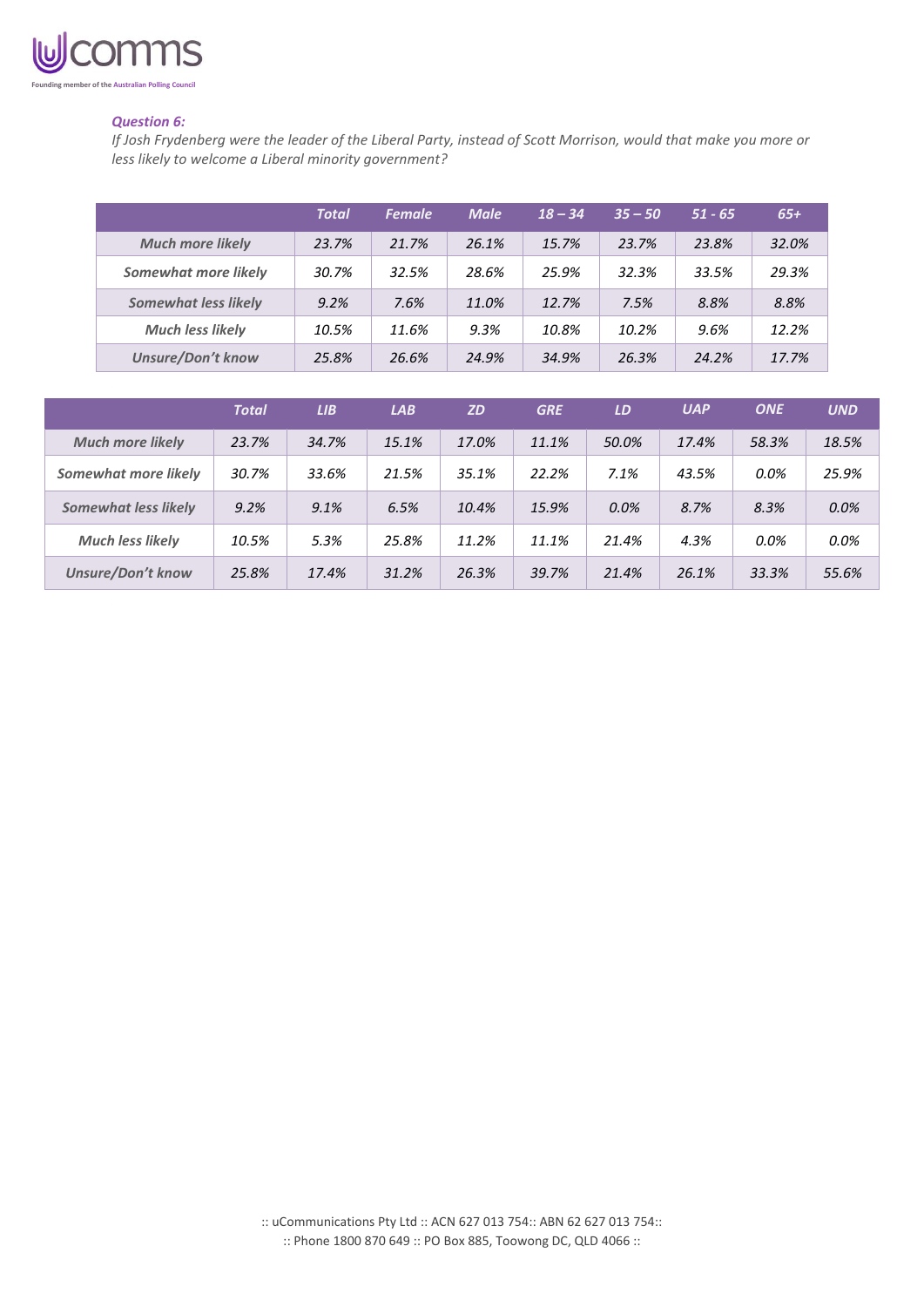

### *Question 7:*

*If Peter Dutton were the leader of the Liberal Party, instead of Scott Morrison, would that make you more or less likely to welcome a Liberal minority government?*

|                             | <b>Total</b> | <b>Female</b> | <b>Male</b> | $18 - 34$ | $35 - 50$ | $51 - 65$ | $65+$ |
|-----------------------------|--------------|---------------|-------------|-----------|-----------|-----------|-------|
| <b>Much more likely</b>     | 11.1%        | 10.7%         | 11.5%       | 9.7%      | 9.3%      | 10.0%     | 17.1% |
| Somewhat more likely        | 14.4%        | 13.4%         | 15.5%       | 3.0%      | 18.0%     | 16.2%     | 19.2% |
| <b>Somewhat less likely</b> | 13.0%        | 10.9%         | 15.5%       | 12.7%     | 14.8%     | 11.6%     | 14.4% |
| <b>Much less likely</b>     | 44.1%        | 46.8%         | 41.0%       | 59.4%     | 35.0%     | 42.5%     | 39.7% |
| <b>Unsure/Don't know</b>    | 17.4%        | 18.2%         | 16.6%       | 15.2%     | 23.0%     | 19.7%     | 9.6%  |

|                             | <b>Total</b> | LIB   | LAB   | <b>ZD</b> | <b>GRE</b> | LD    | <b>UAP</b> | <b>ONE</b> | <b>UND</b> |
|-----------------------------|--------------|-------|-------|-----------|------------|-------|------------|------------|------------|
| <b>Much more likely</b>     | 11.1%        | 18.5% | 6.4%  | 5.5%      | 1.7%       | 21.4% | 22.7%      | 41.7%      | 7.4%       |
| Somewhat more likely        | 14.4%        | 27.5% | 3.2%  | 5.1%      | 15.0%      | 35.7% | 22.7%      | 0.0%       | 3.7%       |
| <b>Somewhat less likely</b> | 13.0%        | 15.8% | 16.0% | 9.8%      | 8.3%       | 21.4% | 13.6%      | 16.7%      | 7.4%       |
| <b>Much less likely</b>     | 44.1%        | 21.1% | 52.1% | 67.6%     | 61.7%      | 0.0%  | 9.1%       | 8.3%       | 44.4%      |
| <b>Unsure/Don't know</b>    | 17.4%        | 17.0% | 22.3% | 12.1%     | 13.3%      | 21.4% | 31.8%      | 33.3%      | 37.0%      |

*This survey was conducted using phone survey methodology among 855 voters. Telephone numbers and the person within the household were selected at random. The results have been weighted by gender, age, and state population to reflect the population according to ABS figures. Please note that due to rounding, not all tables necessarily total 100% and subtotals may also vary. Copyright uCommunications Pty Ltd.*

> :: uCommunications Pty Ltd :: ACN 627 013 754:: ABN 62 627 013 754:: :: Phone 1800 870 649 :: PO Box 885, Toowong DC, QLD 4066 ::